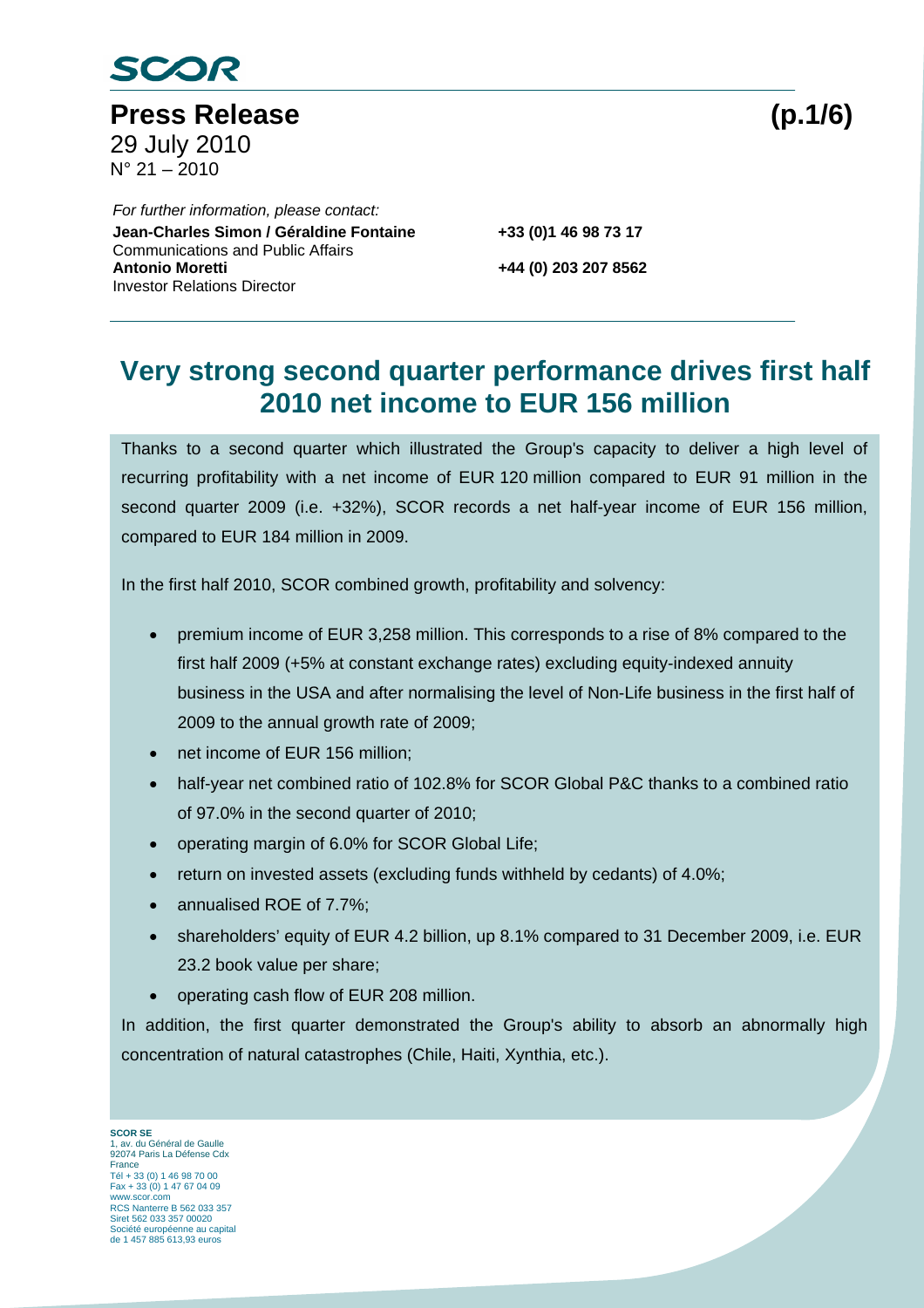

**Denis Kessler, Chairman and Chief Executive Officer of SCOR, comments**: "The first half 2010 results once again illustrate the Group's capacity to combine growth, profitability and solvency, whilst maintaining a medium risk appetite. SGPC's renewals reflect the Group's favourable positioning, the first half results confirm our continued profitability and the increase in our shareholders' equity further strengthens the Group's financial situation and solvency.'

#### **Key figures of the first half of 2010**

Gross written premiums for Life and Non-Life reach EUR 3,258 million, remaining stable compared to the first half of 2009 when they reached EUR 3,254 million (+0.1% but -2.7% at constant exchange rates). This stability is principally due to the unfavourable impact of the planned and deliberate reduction in equity-indexed annuity business and the development of Non-Life reinsurance. Excluding equity-indexed annuities business in the USA and by normalising the level of Non-Life business in the first half of 2009 to the annual growth rate of 2009, premium income grew by 8% compared to the first half of 2009 (+5% at constant exchange rates). Bolstered by positive renewals, SCOR Global P&C's (SGPC) premium income records growth of +3.8% at EUR 1,764 million over the first 6 months of the year (+0.5% at constant exchange rates).

SCOR records a net income of EUR 156 million in the first half of 2010, compared to EUR 184 million in the first half of 2009. In the second quarter alone net income amounted to EUR 120 million compared to EUR 91 million in the second quarter of 2009. The first half result is impacted by the high level of losses following a series of natural catastrophes, predominantly in the first quarter. However, it has benefited from the improved operating performance of SCOR Global Life (SGL), and greater returns on the investment portfolio under the combined effects of an active asset management policy and lower impairments.

The continued recovery of SGPC's US business, which has now demonstrated its capacity to generate recurring profits, allowed the reactivation of the last set of deferred tax assets of the Non-Life entities in the USA for an amount of EUR 29 million at the end of June 2010. In comparison, net income registered at 30 June 2009 benefited from the reactivation of EUR 100 million in deferred tax assets relating to the same entities during the first quarter 2009.

Earnings per share (EPS) stands at EUR 0.87 compared to EUR 1.03 at the end of June 2009. Annualised return on equity (ROE) amounts to 7.7% in the first half of 2010, against 10.6% recorded for the same period in 2009. For the first half standalone, annualised ROE totals 11.9%, compared to 10.5% in the second quarter 2009.

SCOR shareholders' equity increases by 8.1% during the first half of 2010 to EUR 4.2 billion at 30 June 2010, compared to EUR 3.9 billion at 31 December 2009. Book value per share stands at EUR 23.2 at 30 June 2010. SCOR recorded variations in the exchange rate on consolidated net assets of EUR 272 million, compared to EUR 85 million for the first half of 2009. During the first half, the Group continued to reduce its debt ratio and currently has a leverage position of 10.6% compared to 14.6% at the end of 2009.

The Annual General Meeting of 28 April 2010 decided on a dividend payment of EUR 1 per share, that is a payout ratio of 48%. It also determined that the 2009 dividend payment could be made either in cash or in new shares issued at EUR 15.96. This option was exercised in the amount of 2,647,517 new shares for a total value

**SCOR SE**  1, av. du Général de Gaulle 92074 Paris La Défense Cdx France Tél + 33 (0) 1 46 98 70 00 Fax + 33 (0) 1 47 67 04 09 www.scor.com RCS Nanterre B 562 033 357 Siret 562 033 357 00020 Société européenne au capital de 1 457 885 613,93 euros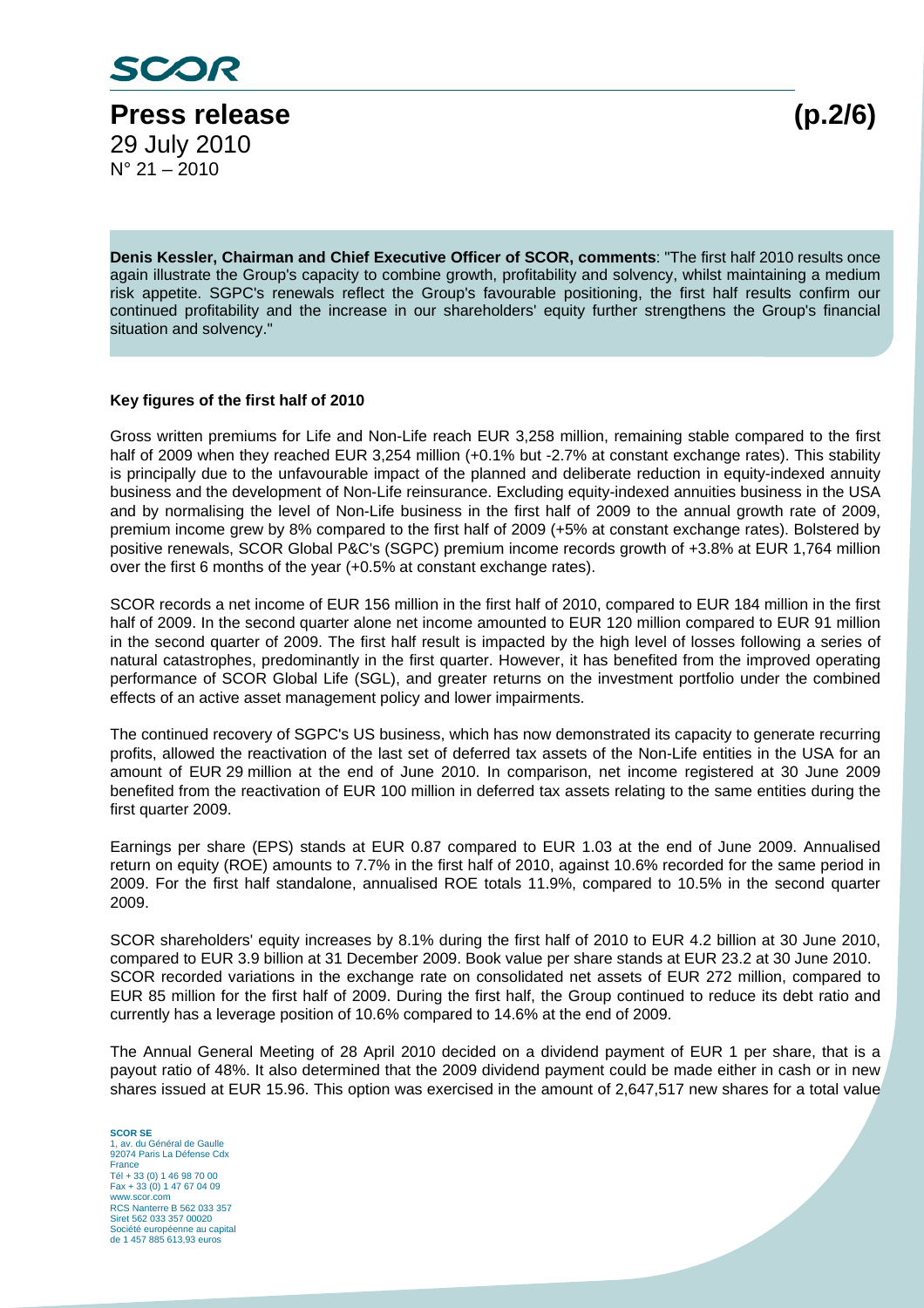

of EUR 42 million, split between EUR 21 million of share capital and EUR 21 million of additional paid-in capital. The total sum of dividends distributed for 2009 reached EUR 179 million, EUR 42 million being paid in shares and EUR 137 million in cash.

The positive operating cash flow linked to operational business stands at EUR 208 million at 30 June 2010, compared to EUR 308 million for the same period in 2009. This decrease stems mainly from SGL due to the planned and deliberate reduction in the portfolio of equity-indexed annuity business in the United States.

### **SGPC confirms its projected net combined ratio of less than 100% for the year 2010 excluding exceptional events**

SGPC reports gross written premiums of EUR 1,764 million for the first half of 2010, compared to EUR 1,699 million in 2009, representing an increase of 3.8%. This increase represents 0.5% at constant exchange rates compared to 2009, a year marked by a sharp rise in gross written premiums in the first half. Relative to normalised growth in the first half of 2009 on the basis of the increase registered over the full year 2009, the first half of 2010 marks an increase of 8% in gross written premiums compared to the first half of 2009.

The net combined ratio stands at 102.8% in the first half of 2010, compared to 108.6% in the first quarter of 2010 and 97.5% in the first half of 2009. Natural catastrophes contributed 13.1 points of net combined ratio over the half year (compared to 20.2 points in the first quarter 2010), whilst the second quarter saw natural catastrophe losses in line with budget (6 points). The estimated total net cost for the earthquakes in Chile and Haiti and hurricane Xynthia remains unchanged relative to the figures communicated with the first quarter results. Attritioned losses are down 1.5 points; this decrease illustrates the dynamic management of the portfolio and the expected improvement in technical results following the renewals of the last two years. Excluding exceptional events and subject to natural catastrophe losses not exceeding budget for the third and fourth quarters of the year, the net combined ratio for 2010 should be below 100%.

The excellent P&C and Specialty treaty renewals at the end of June and in July 2010 are characterised by premium volume growth of 19% at constant exchange rates, totalling EUR 245 million, in line with the expected underwriting profitability objective in 2010. These renewals concern around 10% of the total annual volume of treaty premiums.

Following these renewals, SGPC maintains its estimation of the amount of gross premiums in a range between EUR 3.45 and EUR 3.5 billion for 2010.

#### **SCOR Global Life (SGL) records an operating margin of 6.0% in the first half of 2010 compared to 5.1% in the first half of 2009**

In the first half of 2010, SGL's gross written premiums totalled EUR 1,494 million compared to EUR 1,555 million for the same period 2009 (a decrease of 3.9%). Gross written premiums excluding equityindexed annuity business in the US amount to EUR 1,457 million compared to EUR 1,356 million in the first six months of 2009, representing an increase of 7.6%. This growth stems mainly from Critical Illness and Long-Term lines and from new business in North America, the UK & Ireland.

**SCOR SE**  1, av. du Général de Gaulle 92074 Paris La Défense Cdx France Tél + 33 (0) 1 46 98 70 00 Fax + 33 (0) 1 47 67 04 09 www.scor.com RCS Nanterre B 562 033 357 Siret 562 033 357 00020 Société européenne au capital de 1 457 885 613,93 euros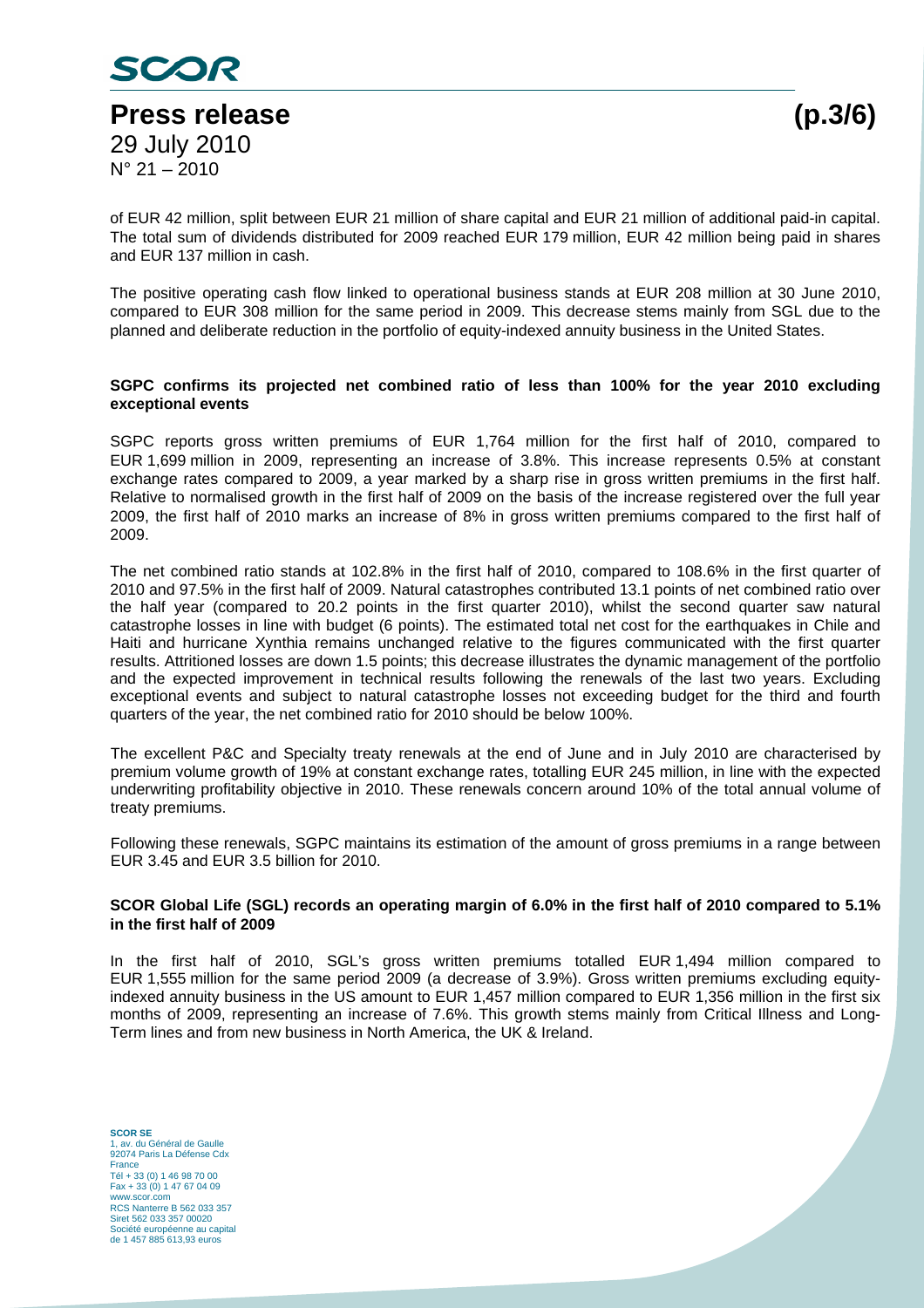

The Life operating margin for the first six months ended 30 June 2010 amounted to 6.0% (compared to 5.1% for the same period 2009). This increase of 0.9 percentage points stems mainly from improvements in the profitability in different business segments and due to a positive development of the investment income.

#### **SCOR Global Investments (SGI) maintains its "rollover" investment strategy and posts a sharp increase in net return on invested assets**

In a context of low interest rates and greater volatility in the financial markets, the Group is maintaining a "rollover strategy" for its fixed income portfolio in order to have significant financial cash flows to reinvest in the event of a sudden change in the economic and financial environment, whilst seizing market opportunities in the short term.

This investment policy led to net realised gains of EUR 108 million during the first two quarters of 2010. SCOR posts a net return on investments (excluding funds held by cedants) of 4.1% in the second quarter 2010, compared to 3.9% in the first quarter 2010. Consequently, SCOR has recorded a net return on invested assets over the first 6 months of the year (excluding funds withheld by cedants) of 4.0%, a significant rise compared to the first half of 2009 (1.0%). The impact of impairments is limited to EUR 52 million in the first half of 2010 compared to EUR 184 million in the first half of 2009. Taking into account the funds withheld by cedants, net return on invested assets amounts to 3.4% over the first half of 2010, compared to 1.4% in the same period of 2009.

Net investments, including cash, stand at EUR 21,663 million at 30 June 2010, compared to EUR 19,969 million at 31 December 2009. At 30 June 2010, the Group's investments consist of bonds (48.1%), funds withheld by cedants (37.4%), cash and short-term investments (6.3%), equities (4.4%), real estate (2.1%) and other alternative investments (1.7%). Liquidity reaches EUR 1.4 billion at 30 June 2010, compared to EUR 1.7 billion at 31 December 2009.

SCOR's high-quality fixed income portfolio (average rating AA) maintains a relatively short duration of 3.4 years (excluding cash and short-term investments), down slightly compared to 31 December 2009 (3.7 years). Investments in inflation-linked bonds amount to EUR 1,022 million at 30 June 2010.

> \* \* \*

**SCOR SE**  1, av. du Général de Gaulle 92074 Paris La Défense Cdx France Tél + 33 (0) 1 46 98 70 00 Fax + 33 (0) 1 47 67 04 09 www.scor.com RCS Nanterre B 562 033 357 Siret 562 033 357 00020 Société européenne au capital de 1 457 885 613,93 euros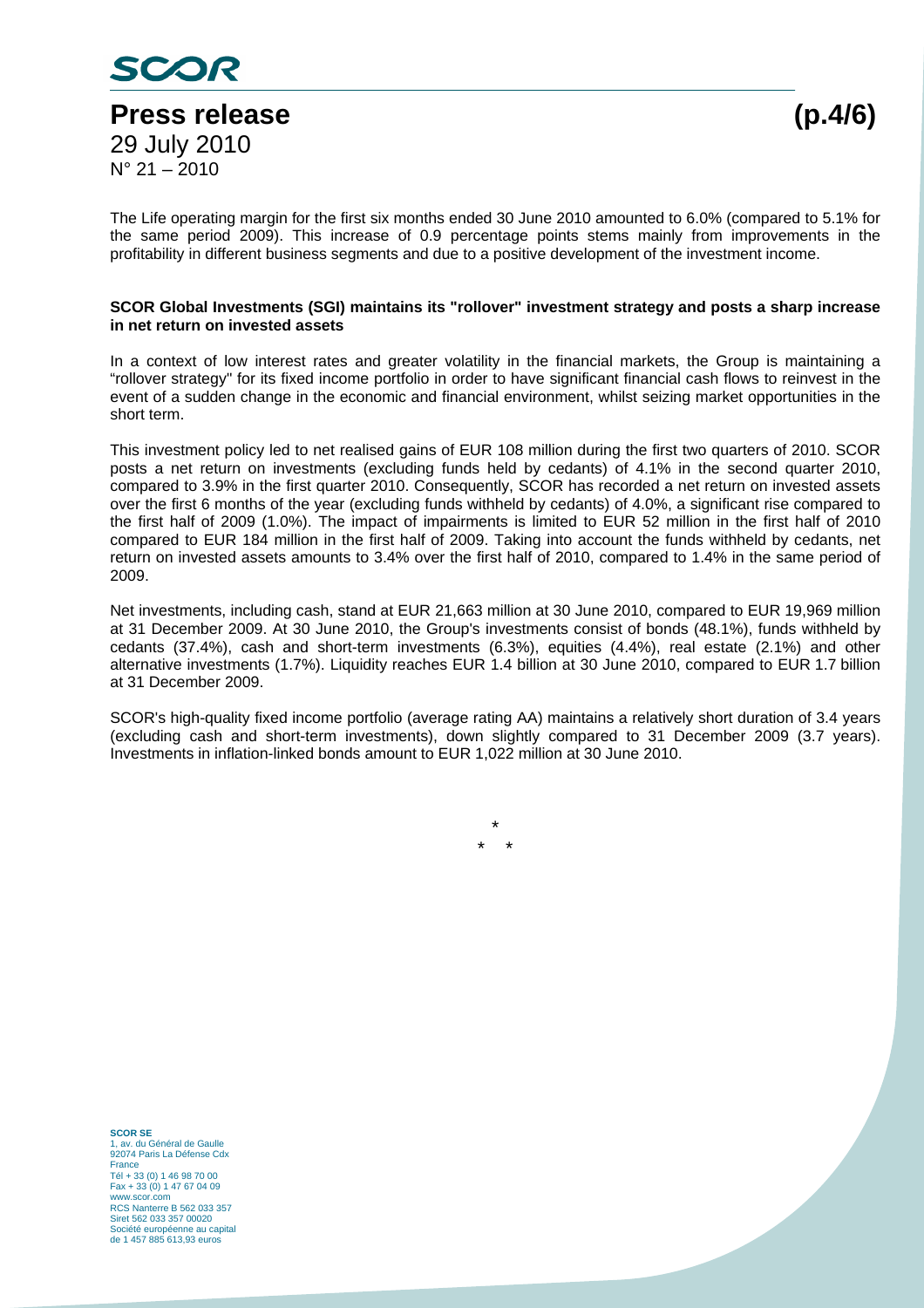

29 July 2010 N° 21 – 2010

### **Key figures (in EUR millions)**

|                                    | H1 2010<br>(unaudited) | H1 2009<br>(unaudited) | Q2 2010<br>(unaudited) | Q2 2009<br>(unaudited) |
|------------------------------------|------------------------|------------------------|------------------------|------------------------|
| Gross written premiums             | 3 2 5 8                | 3 2 5 4                | 1 645                  | 1 6 9 3                |
| Non-Life gross written premiums    | 1764                   | 1 699                  | 855                    | 831                    |
| Life gross written premiums        | 1 4 9 4                | 1 555                  | 790                    | 862                    |
| Operating income excl. impairments | 234                    | 312                    | 178                    | 159                    |
| Net income                         | 156                    | 184                    | 120                    | 91                     |
| Investment income                  | 356                    | 149                    | 184                    | 153                    |
| Net Return on Investments          | 4.0%                   | 1.0%                   | 4.1%                   | 3.6%                   |
| Net Return on Assets               | 3.4%                   | 1.4%                   | 3.4%                   | 3.1%                   |
| Non-Life combined ratio            | 102.8%                 | 97.5%                  | 97.0%                  | 95.8%                  |
| Non-Life technical ratio           | 96.0%                  | 91.0%                  | 89.8%                  | 89.3%                  |
| Non-Life cost ratio                | 6.8%                   | 6.5%                   | 7.2%                   | 6.5%                   |
| Life operating margin              | 6.0%                   | 5.1%                   | 6.0%                   | 5.5%                   |
| Return on Equity (ROE)             | 7.7%                   | 10.6%                  | 11.9%                  | 10.5%                  |
| Basic EPS (EUR)                    | 0.87                   | 1.03                   | 0.67                   | 0.51                   |

|                                    | H1 2010<br>(unaudited) | H1 2009<br>(unaudited) |
|------------------------------------|------------------------|------------------------|
| Investments (excl. participations) | 21 663                 | 19542                  |
| Reserves (gross)                   | 23 194                 | 20 848                 |
| Shareholders' equity               | 4 2 1 6                | 3 6 3 5                |
| Book value per share (EUR)         | 23.2                   | 20.2                   |

**SCOR SE**<br>1, av. du Général de Gaulle<br>92074 Paris La Défense Cdx<br>France<br>Tél + 33 (0) 1 46 98 70 00<br>6 Tax + 33 (0) 1 47 67 04 09<br>WWW.scor.com<br>RCS Nanterre B 562 033 357<br>Siret 562 033 357 00020<br>Scoiété européene au capital<br>S